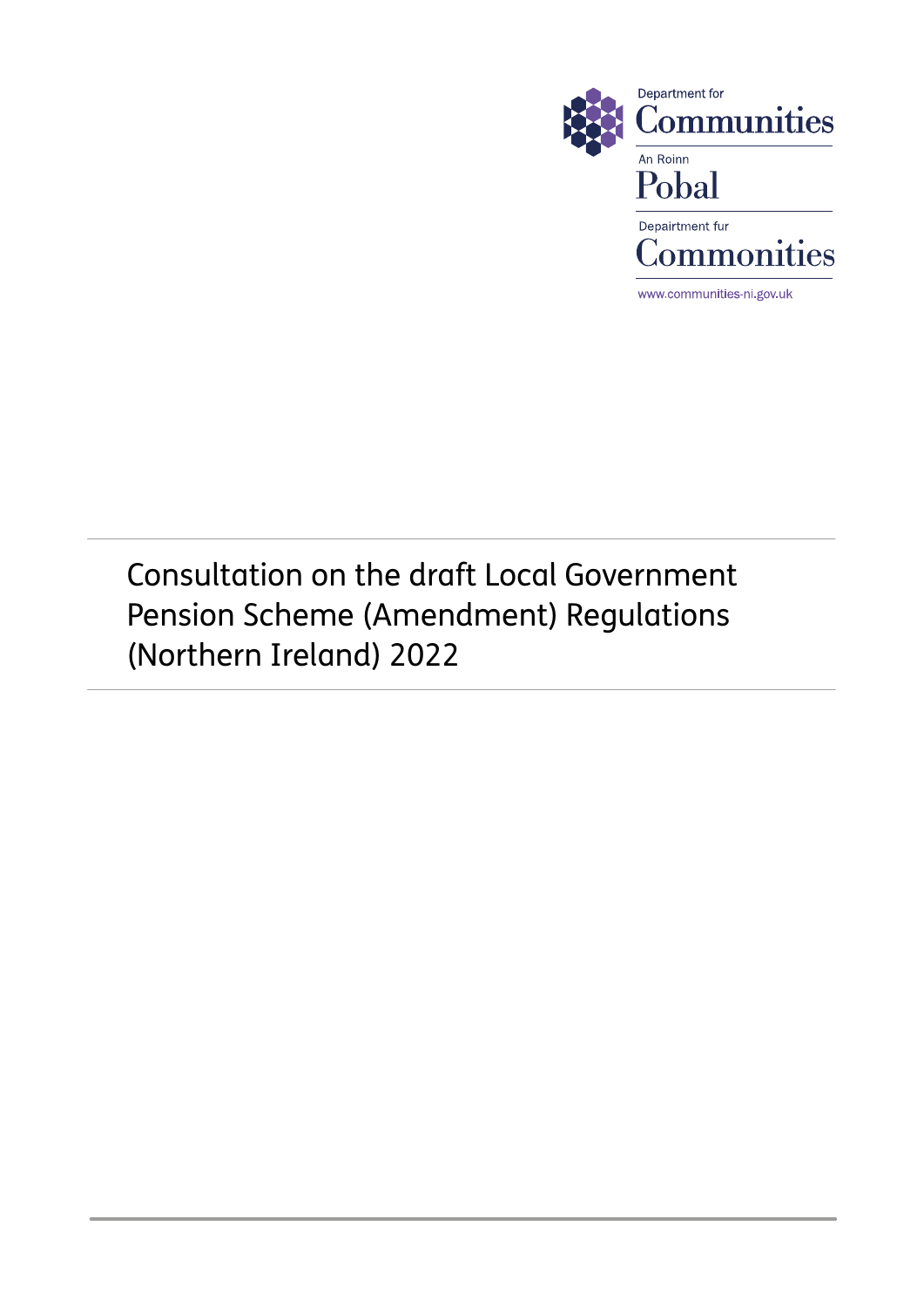### **SCOPE OF CONSULTATION**

| Topic of this consultation:    | This consultation seeks views on changes to the Local<br>Government Pension Scheme in Northern Ireland (LGPS<br>(NI)). It outlines proposed changes to the LGPS (NI)<br>to cover both the changes required by an Employment<br>Tribunal ruling in relation to survivor benefits,<br>and a number of technical amendments and<br>minor policy updates. |
|--------------------------------|-------------------------------------------------------------------------------------------------------------------------------------------------------------------------------------------------------------------------------------------------------------------------------------------------------------------------------------------------------|
| Scope of this<br>consultation: | The Department for Communities (DfC) is consulting on<br>changes to the regulations governing the LGPS (NI).                                                                                                                                                                                                                                          |
| <b>Geographical scope:</b>     | These proposals relate to the LGPS in Northern Ireland only.                                                                                                                                                                                                                                                                                          |
| <b>Impact Assessment:</b>      | A screening for equality impact assessment is published<br>alongside this consultation document<br>on the Department's website.                                                                                                                                                                                                                       |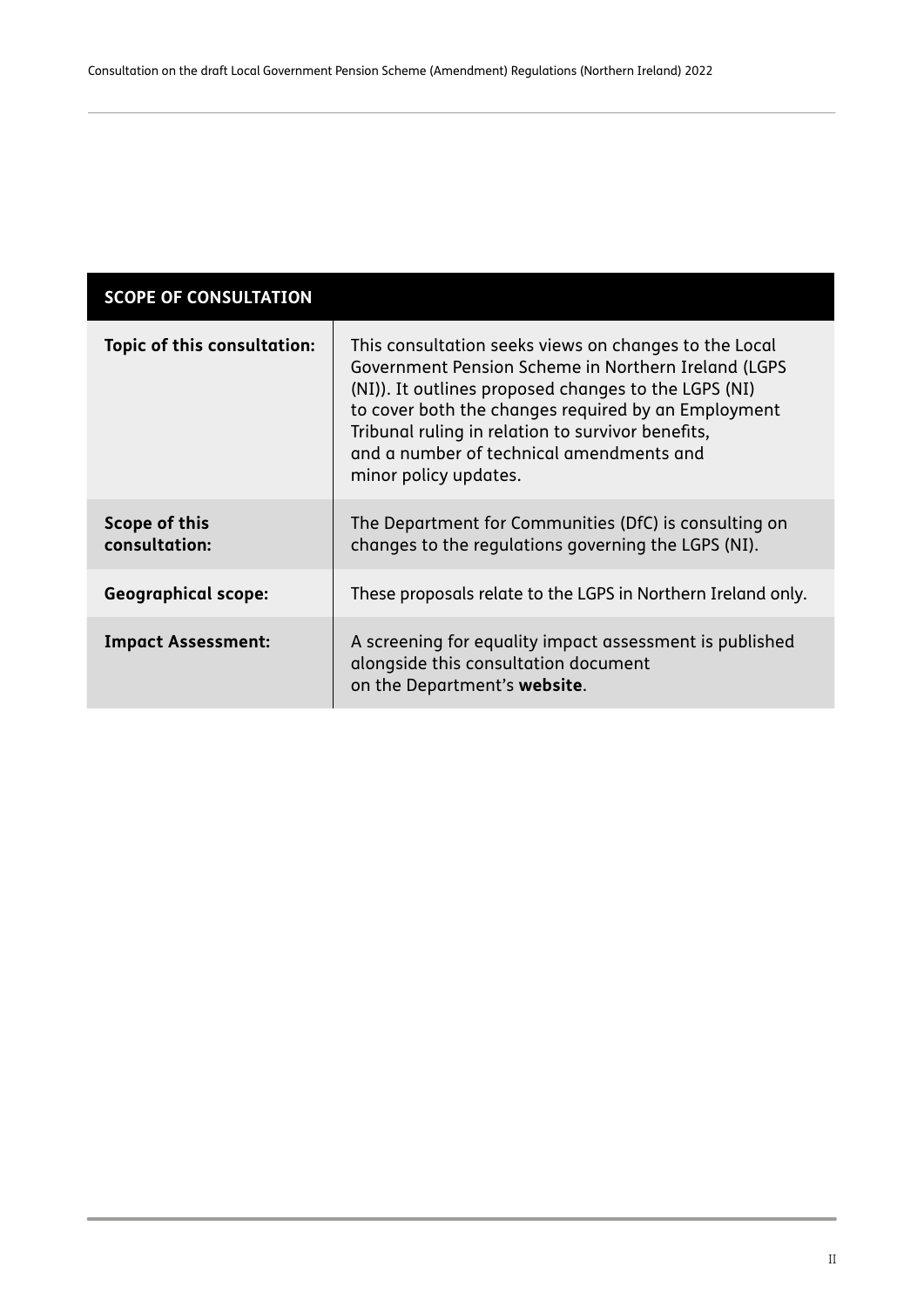| <b>BASIC INFORMATION</b>                                      |                                                                                                                                                                                                                                                                                                                                                             |  |  |  |  |
|---------------------------------------------------------------|-------------------------------------------------------------------------------------------------------------------------------------------------------------------------------------------------------------------------------------------------------------------------------------------------------------------------------------------------------------|--|--|--|--|
| To:                                                           | This consultation outlines details of proposed changes to the<br>LGPS (NI) and is particularly aimed at the LGPS (NI)<br>administering authority, scheme members, scheme employers<br>and their representatives.<br>Any change to the LGPS (NI) is likely to be of interest to other                                                                        |  |  |  |  |
|                                                               | stakeholders as well, such as professional advisers and local taxpayers.<br>We welcome views on the proposals from all interested parties.                                                                                                                                                                                                                  |  |  |  |  |
| <b>Body/bodies</b><br>responsible<br>for the<br>consultation: | This consultation is being undertaken by the Local Government &<br>Housing Regulation Division in the Department for Communities.                                                                                                                                                                                                                           |  |  |  |  |
| <b>Duration:</b>                                              | This consultation is open from 8 October 2021 to 10 December 2021.                                                                                                                                                                                                                                                                                          |  |  |  |  |
| <b>Enquiries:</b>                                             | For any enquiries about this consultation, please<br>email the Department at:<br>lgpdconsultations@communities-ni.gov.uk<br>Or write to:<br>LGPS (NI) Consultation,<br>Department for Communities,<br>Local Government & Housing Regulation Division,<br>Level 4,<br>Causeway Exchange,<br>1-7 Bedford Street,<br>Town Parks,<br>Belfast,<br><b>BT2 7EG</b> |  |  |  |  |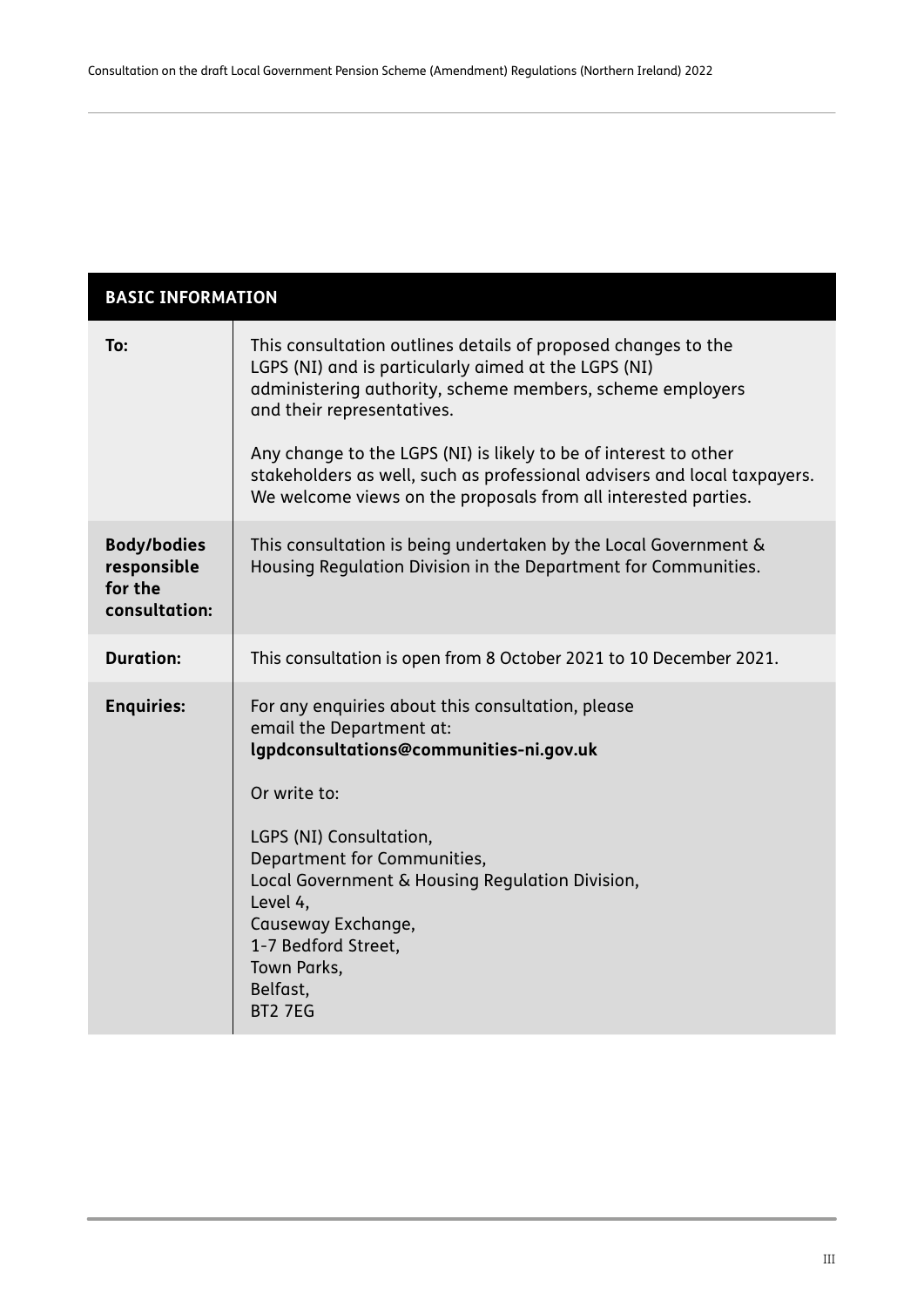| How to<br>respond: | You can also add your comments directly onto this document and<br>email your responses to:<br>lgpdconsultations@communities-ni.gov.uk                                                                                                      |  |  |  |  |  |  |
|--------------------|--------------------------------------------------------------------------------------------------------------------------------------------------------------------------------------------------------------------------------------------|--|--|--|--|--|--|
|                    | or download and post to:                                                                                                                                                                                                                   |  |  |  |  |  |  |
|                    | LGPS (NI) Consultation,<br>Department for Communities,<br>Local Government & Housing Regulation Division,<br>Level 4,<br>Causeway Exchange,<br>1-7 Bedford Street,<br>Town Parks,<br>Belfast,<br><b>BT2 7EG</b>                            |  |  |  |  |  |  |
|                    | When you reply it would be very useful if you could confirm whether<br>you are replying as an individual or submitting an official response on<br>behalf of an organisation.                                                               |  |  |  |  |  |  |
|                    | If you are replying on behalf of an organisation please include:<br>Your name<br>Your position in the organisation (if applicable)<br>The name of your organisation (if applicable)<br>An address (including postcode)<br>An email address |  |  |  |  |  |  |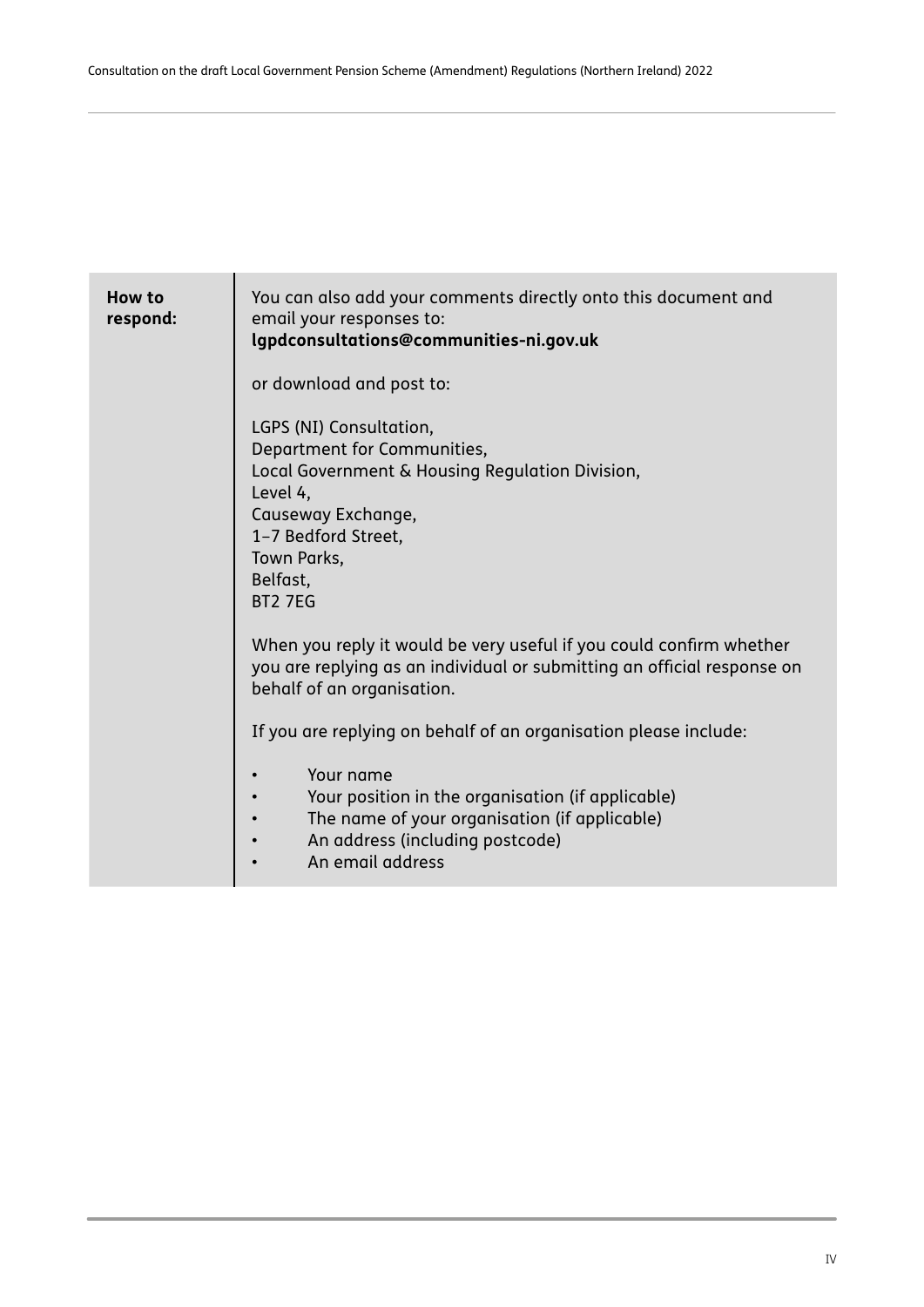| <b>Consultation Reponse:</b> | We will consider the responses received and publish an<br>outcome report on the Departmental website.<br>In line with good practice and sustainable development |
|------------------------------|-----------------------------------------------------------------------------------------------------------------------------------------------------------------|
|                              | this document has been published electronically.                                                                                                                |
| <b>Accessibility:</b>        | A range of alternative formats are available upon request<br>from this Department.                                                                              |
|                              | Please email the Department at:<br>lgpdconsultations@communities-ni.gov.uk                                                                                      |
|                              | Or write to:                                                                                                                                                    |
|                              | LGPS (NI) Consultation,                                                                                                                                         |
|                              | Department for Communities,<br>Local Government & Housing Regulation Division,                                                                                  |
|                              | Level 4,<br>Causeway Exchange,                                                                                                                                  |
|                              | 1-7 Bedford Street,<br>Town Parks,                                                                                                                              |
|                              | Belfast,<br><b>BT2 7EG</b>                                                                                                                                      |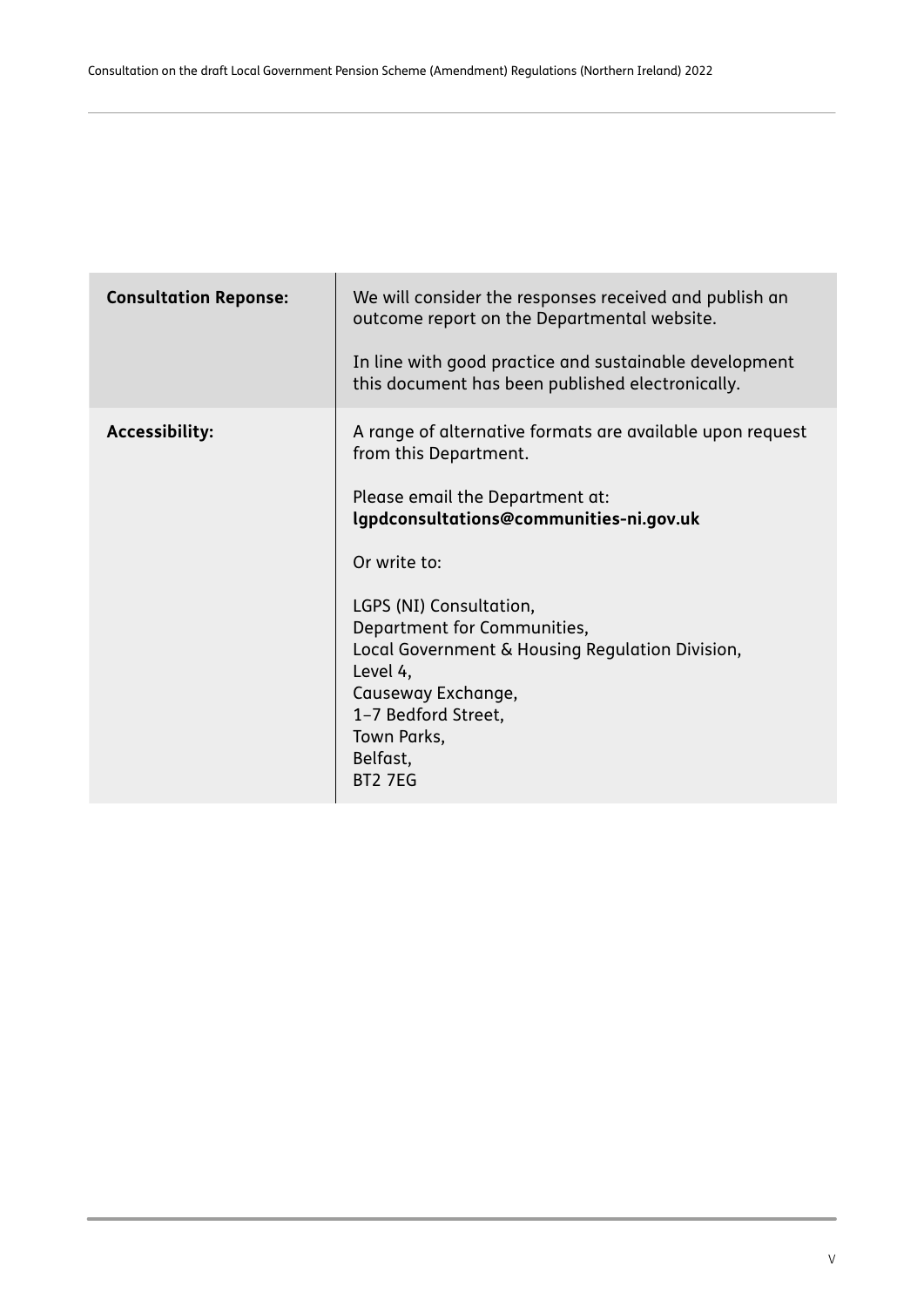| <b>HOW WE CONSULT</b>                           |                                                                                                                                                                                                                                                                                                                                                                                                                                                                                                                                                                                                                                                                                                                                                                                                                                 |
|-------------------------------------------------|---------------------------------------------------------------------------------------------------------------------------------------------------------------------------------------------------------------------------------------------------------------------------------------------------------------------------------------------------------------------------------------------------------------------------------------------------------------------------------------------------------------------------------------------------------------------------------------------------------------------------------------------------------------------------------------------------------------------------------------------------------------------------------------------------------------------------------|
| <b>Consultation Principles:</b>                 | This consultation is being conducted in line with the Fresh<br>Start Agreement - (Appendix F6 - Eight Steps to Good<br><b>Practice in Public Consultation-Engagement).</b><br>These eight steps give clear guidance to departments on<br>conducting consultations.                                                                                                                                                                                                                                                                                                                                                                                                                                                                                                                                                              |
| <b>Feedback on the</b><br>consultation process: | We value your feedback on how well we consult. If you<br>have any comments about the consultation process (as<br>opposed to comments about the issues which are the<br>subject of the consultation), including if you feel that the<br>consultation does not adhere to the values expressed in<br>the Eight Steps to Good Practice in Public Consultation-<br><b>Engagement</b> or that the process could be improved,<br>please address them to:<br>LGPS (NI) Feedback on the Consultation Process,<br>Department for Communities,<br>Local Government & Housing Regulation Division,<br>Level 4,<br>Causeway Exchange,<br>1-7 Bedford Street,<br>Town Parks,<br>Belfast,<br><b>BT2 7EG</b><br>Email: Igpdconsultations@communities-ni.gov.uk<br>Please title your correspondence as<br>"Feedback on the Consultation Process" |
|                                                 |                                                                                                                                                                                                                                                                                                                                                                                                                                                                                                                                                                                                                                                                                                                                                                                                                                 |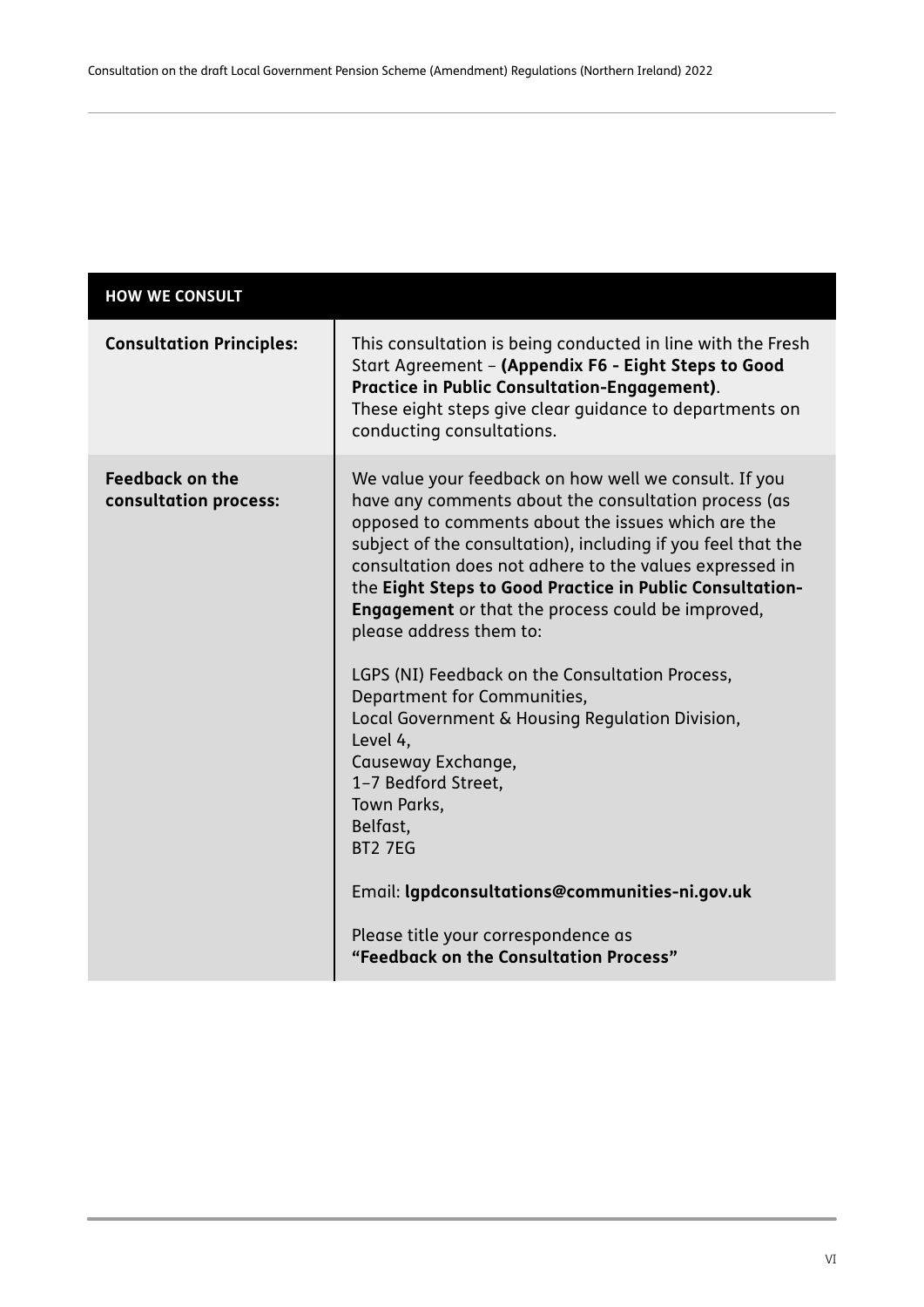### **Privacy, Confidentiality and Access to Consultation Responses**

For this consultation, we may publish all responses except for those where the respondent indicates that they are an individual acting in a private capacity (e.g. a member of the public). All responses from organisations and individuals responding in a professional capacity may be published. We will remove names, email addresses and telephone numbers from these responses; but apart from this we will publish them in full. For more information about what we do with personal data please see our consultation privacy notice.

Your response, and all other responses to this consultation, may be disclosed on request in accordance with the Freedom of Information Act 2000 (FOIA) and the Environmental Information Regulations 2004 (EIR); however all disclosures will be in line with the requirements of the Data Protection Act 2018 and the General Data Protection Regulations (EU) 2016/679.

If you want the information that you provide to be treated as confidential it would be helpful if you could explain to us why you regard the information you have provided as confidential, so that this may be considered if the Department should receive a request for the information under the FOIA or EIR.

DfC is the data controller in respect of any personal data that you provide, and DfC's privacy notice, which gives details of your rights in respect of the handling of your personal data can be found at: **<https://www.communities-ni.gov.uk/dfc-privacy-notice>**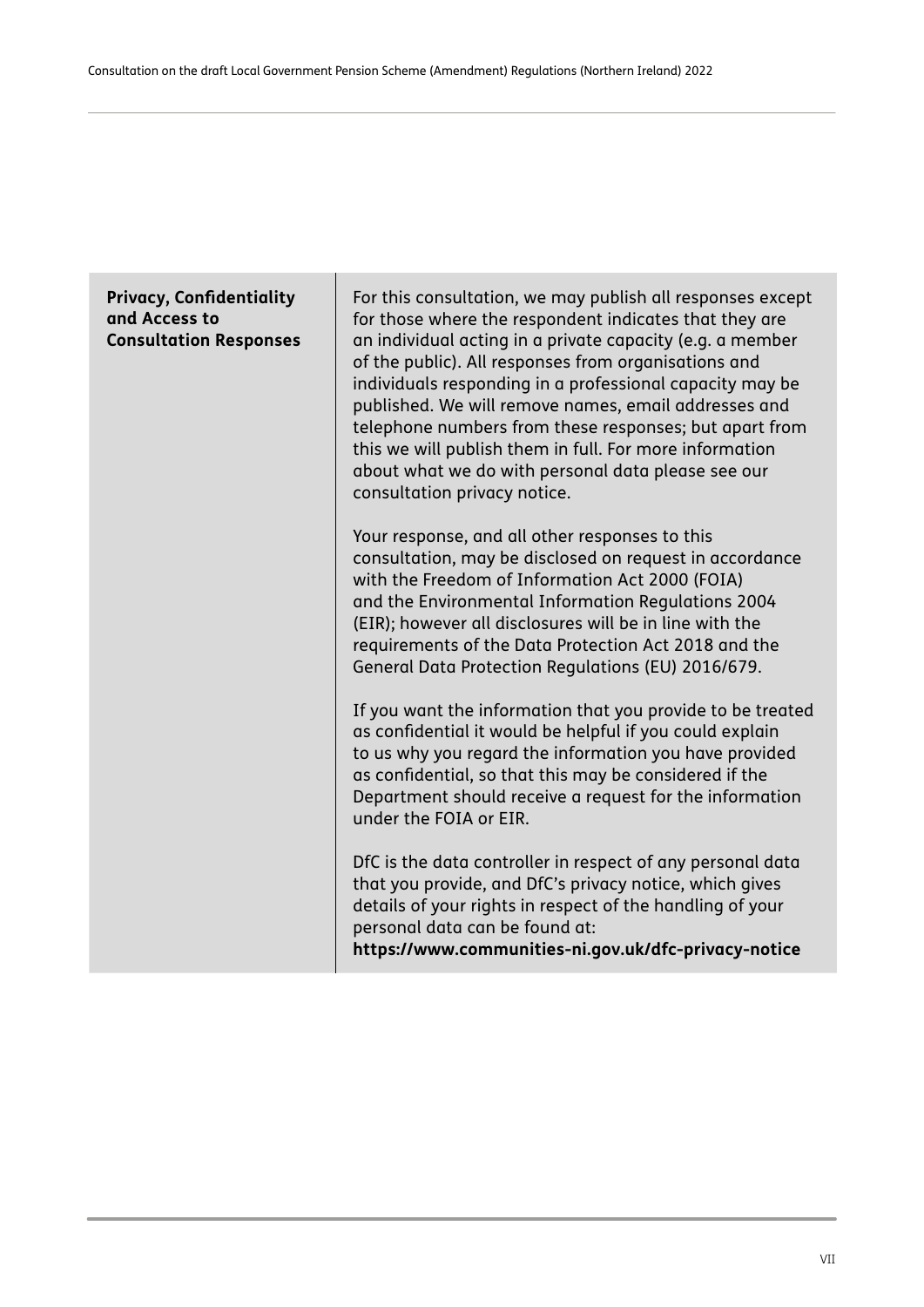# Contents

| 1.               |                                                                        |  |
|------------------|------------------------------------------------------------------------|--|
| 2.               |                                                                        |  |
| $\overline{3}$ . |                                                                        |  |
| 4 <sub>1</sub>   |                                                                        |  |
| 5.               |                                                                        |  |
| 6.               |                                                                        |  |
| $\overline{7}$ . |                                                                        |  |
| 8.               |                                                                        |  |
|                  |                                                                        |  |
|                  | Annoua, Durft Lee Communication Change (Announced Deputition (NI) 2022 |  |

|  | Annex A - Draft Local Government Pension Scheme (Amendment) Regulations (NI) 2022 ……………6 |  |  |  |  |
|--|------------------------------------------------------------------------------------------|--|--|--|--|
|  |                                                                                          |  |  |  |  |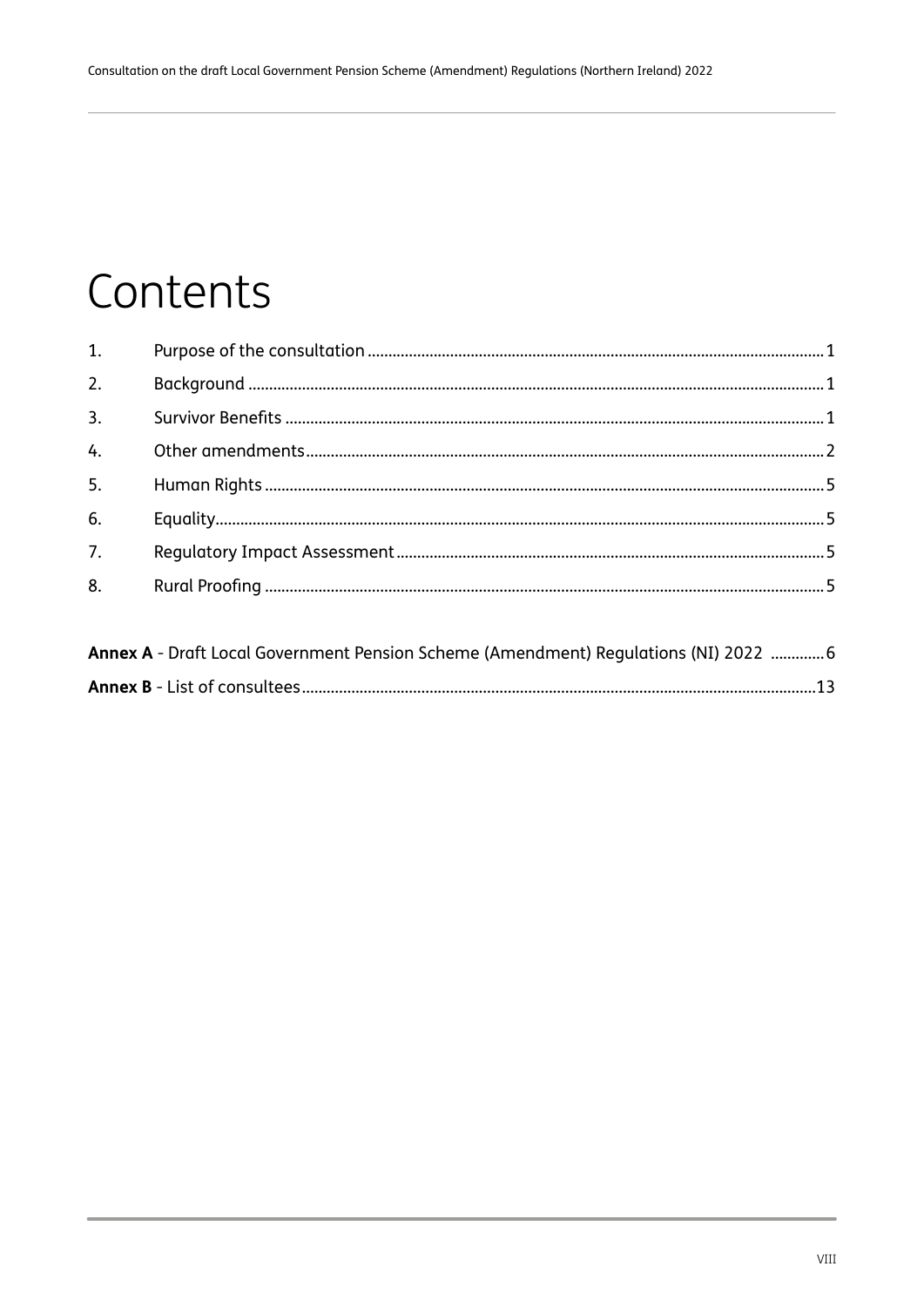### **1. Purpose of the consultation – scope and timeframe**

- 1.1 This consultation covers proposals to amend the legislation governing the Local Government Pension Scheme (Northern Ireland) ("LGPS (NI)").
- 1.2 The proposed amendments cover both the changes required by an Employment Tribunal ruling in relation to survivor benefits, and a number of technical amendments and minor policy updates.
- 1.3 Section 21(1) of the Public Service Pensions Act (NI) 2014 requires the Department to consult such persons (or representatives of such persons) as appear to the Department likely to be affected.
- 1.4 The closing date for submitting responses is 10 December 2021.
- 1.5 The Department will consider and respond to comments it receives during this consultation.
- 1.6 Responses are invited to this consultation about any aspect set out in this paper.

## **2. Background**

- 2.1 The LGPS (NI) is a defined benefits scheme under the Public Service Pensions Act (NI) 2014. It is also a funded scheme. The 2014 Act introduced pension reforms across public sector pension schemes to address the impact of long term scheme costs for taxpayers and employers.
- 2.2 It is the responsibility of the Department to update the legislative framework for the LGPS (NI) taking account of developments in public sector pension policy.

# **3. Survivor Benefits**

- 3.1 Following the Walker v Innospec Supreme Court judgment, the Westminster government decided that surviving male same-sex and female same-sex spouses and civil partners of public service pension scheme members should generally receive benefits equivalent to those received by widows of opposite sex marriages.
- 3.2 A case brought in the Employment Tribunal against the Secretary of State for Education in England and Wales highlighted that these changes may lead to direct sexual orientation discrimination within the Teachers' Pension Scheme, where male survivors of female scheme members remain entitled to a lower survivor benefit than a comparable samesex survivor.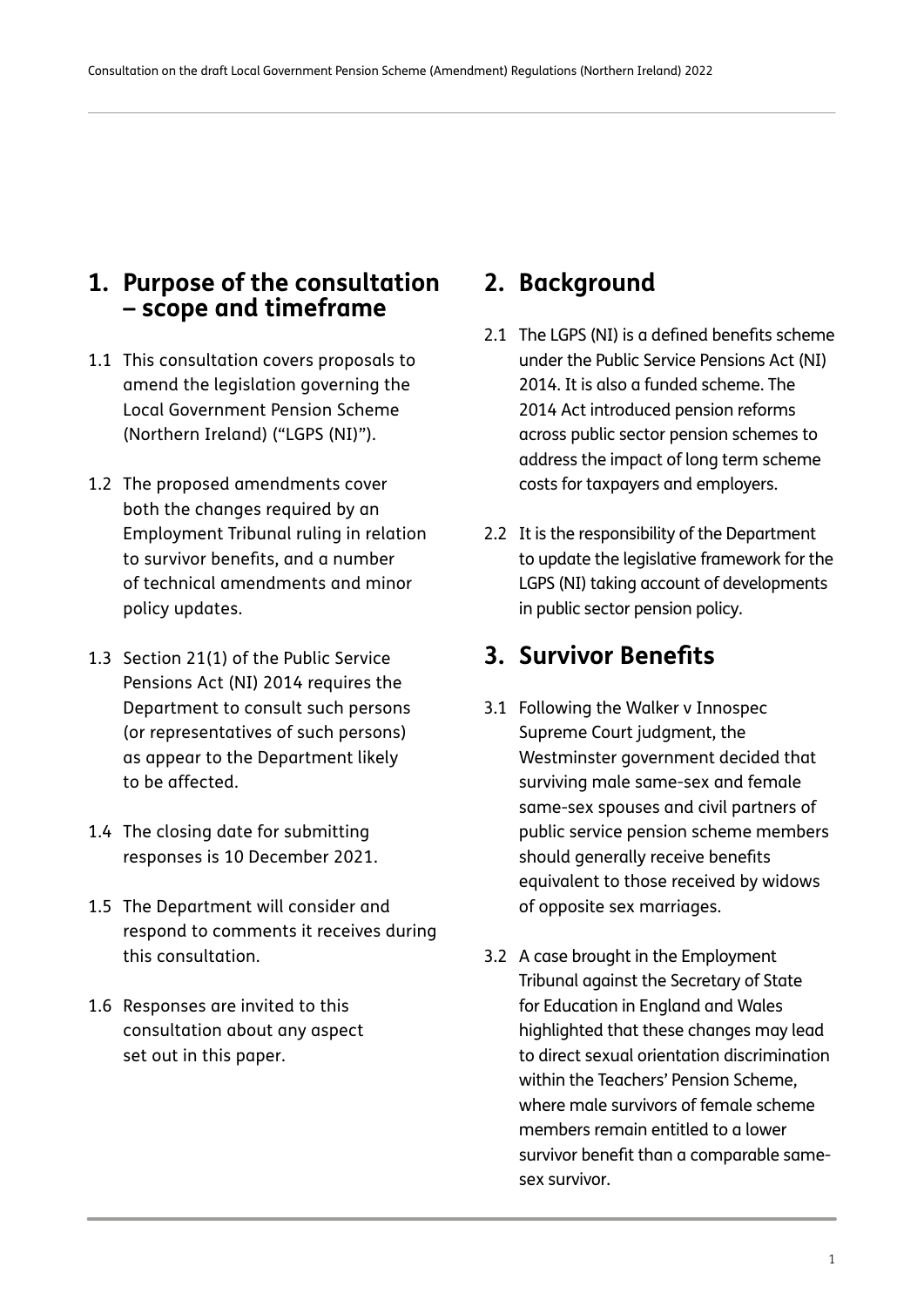- 3.3 The Westminster government concluded that changes were required to the Teachers' Pension Scheme to address the discrimination. They also stated that this difference in treatment would need to be remedied in those other public service pension schemes where the husband or male civil partner of a female scheme member is in similar circumstances.
- 3.4 Before either of these rulings, and before the introduction of samesex marriage and opposite-sex civil partnerships in Northern Ireland, the LGPS (NI) had differing treatment for the survivors of post service marriages. If the survivor was a widow, their pension was based on service back to 1978, but if they were a widower, the service counted was only to 1988. Surviving civil partners were treated as equivalent to widowers.
- 3.5 The Marriage (Same-sex Couples) and Civil Partnership (Oppositesex Couples) (NI) Regulations 2019, which were introduced through Westminster, implemented the Walker amendments. They equalised samesex survivors, either spouses or civil partners, with widows of opposite-sex marriages but made survivor benefits of male survivors of opposite-sex civil partnerships the same as for widowers of opposite-sex marriages. These amendments were only introduced from 13 January 2020, unlike in the

LGPS (England and Wales) where these amendments were made retrospective to 2005 for civil partnerships and 2014 for single-sex marriage when each became legal.

- 3.6 Following the Goodwin ruling, we now need to equalise benefits for male survivors of opposite-sex marriages or civil partnerships. As, in Northern Ireland, the Walker amendments were only introduced from 13 January 2020, we have the choice of making the Goodwin amendments retrospective to the same date or of making both the Goodwin and Walker amendments retrospective to 2005.
- 3.7 It is proposed that the policy intent of ensuring equality of treatment regardless of gender or sexual orientation is best implemented through making both amendments retrospective to 2005.

### **4. Other amendments**

4.1 In addition to the changes needed to take account of the Walker judgment and the Goodwin ruling, it is proposed that the draft Regulations (see Annex A) should include amendments to make a number of drafting improvements that clarify the original policy intent and introduce a number of minor policy changes. These proposed amendments cover the following areas –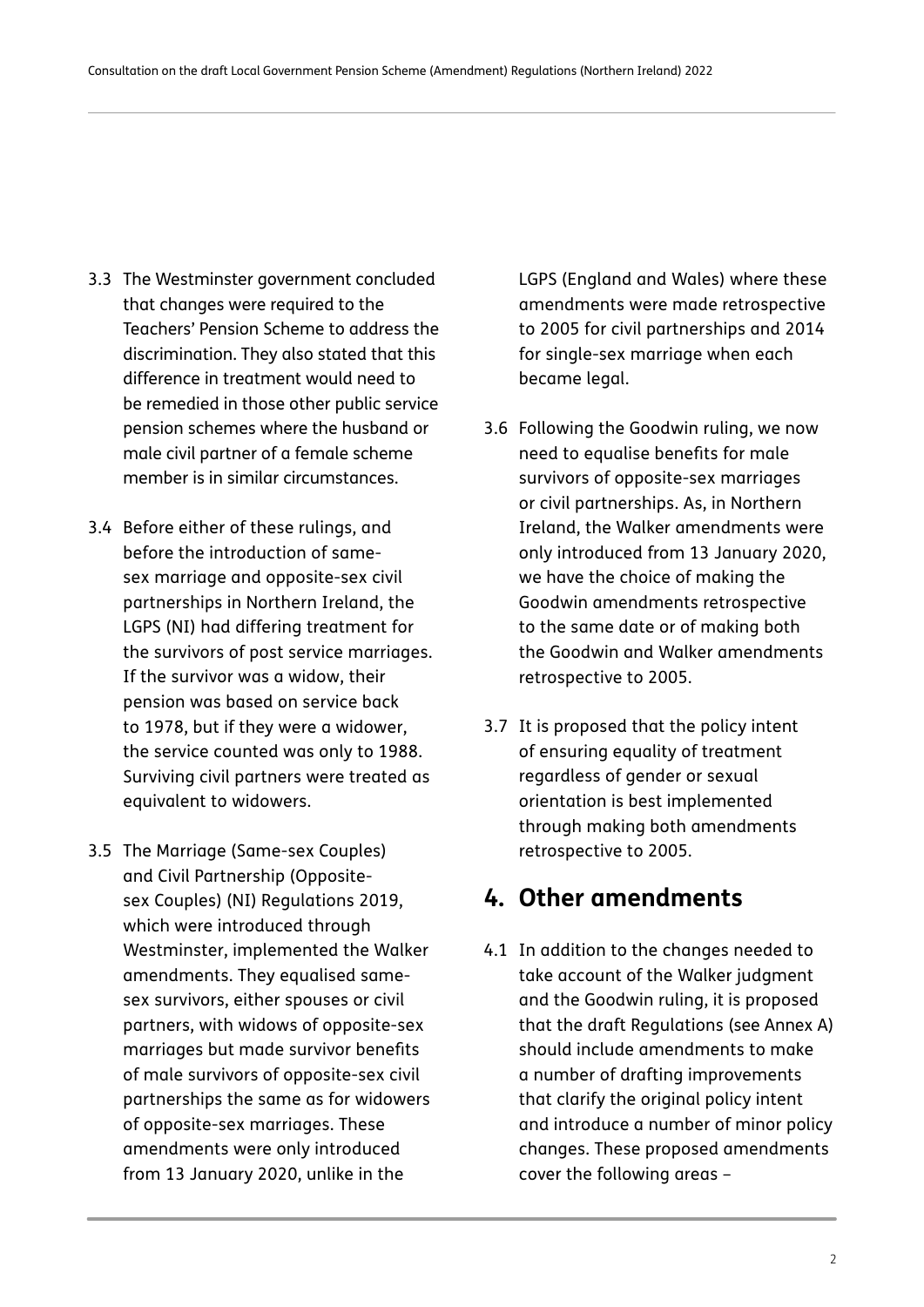- 1) Introduction of a power for the Department to issue statutory guidance on the operation of the Scheme's regulations – this mirrors an equivalent power taken by the Secretary of State in E&W following a number of successful legal challenges and aims to deliver greater standardisation of approach in particular in relation to the consistent interpretation of regulations (regulation 3).
- 2) 30 day rule (regulation 16A of the Local Government Pension Scheme Regulations (NI) 2014 ("the 2014 Regulations")) – it is proposed that the rule regarding automatically continuing contributions during "absences with permissions" of less than 30 days should be amended. The current regulation states that where an absence is more than 30 days the regulation applies in respect of the first 30 days only. This has created issues with extended maternity leave as employers are unable to pick up on the need to change the contribution situation at the 30 day point. It is proposed to amend this so the automatic continuance of contributions only applies to absences of less than 30 days. For longer absences the member can arrange to make up the contribution gap on their return though Additional Pension Contributions (regulation 4).
- 3) Removal of limit of 50% of pensionable pay for Additional Voluntary Contributions (AVC) contributions – this is considered to be unnecessary in addition to current tax related limits on pension contributions (regulation 5(a)).
- 4) Special lump sum death benefit charges – changes to the Finance Act 2004a mean that these charges can now apply where the member died before the age of 75 – the wording needs to be adjusted to reflect this (regulation 5(b)).
- 5) There is currently a requirement that refunds to members are made within 5 years of their leaving service. This is amended to allow the Committee the discretion to pay after this, if they consider this is justified (regulation 6).
- 6) Multiple events within the same accounting period – this amendments clarifies how revaluation adjustments are to be handled in the instance where a member ceases to be an active member, becomes a deferred member and a pensioner member all within the same Scheme year (regulation 7).

a Taxation of Pensions Act 2014, s 3, Sch 2, Pt 2, para 17(3); Finance (No 2) Act 2015, s 21(2)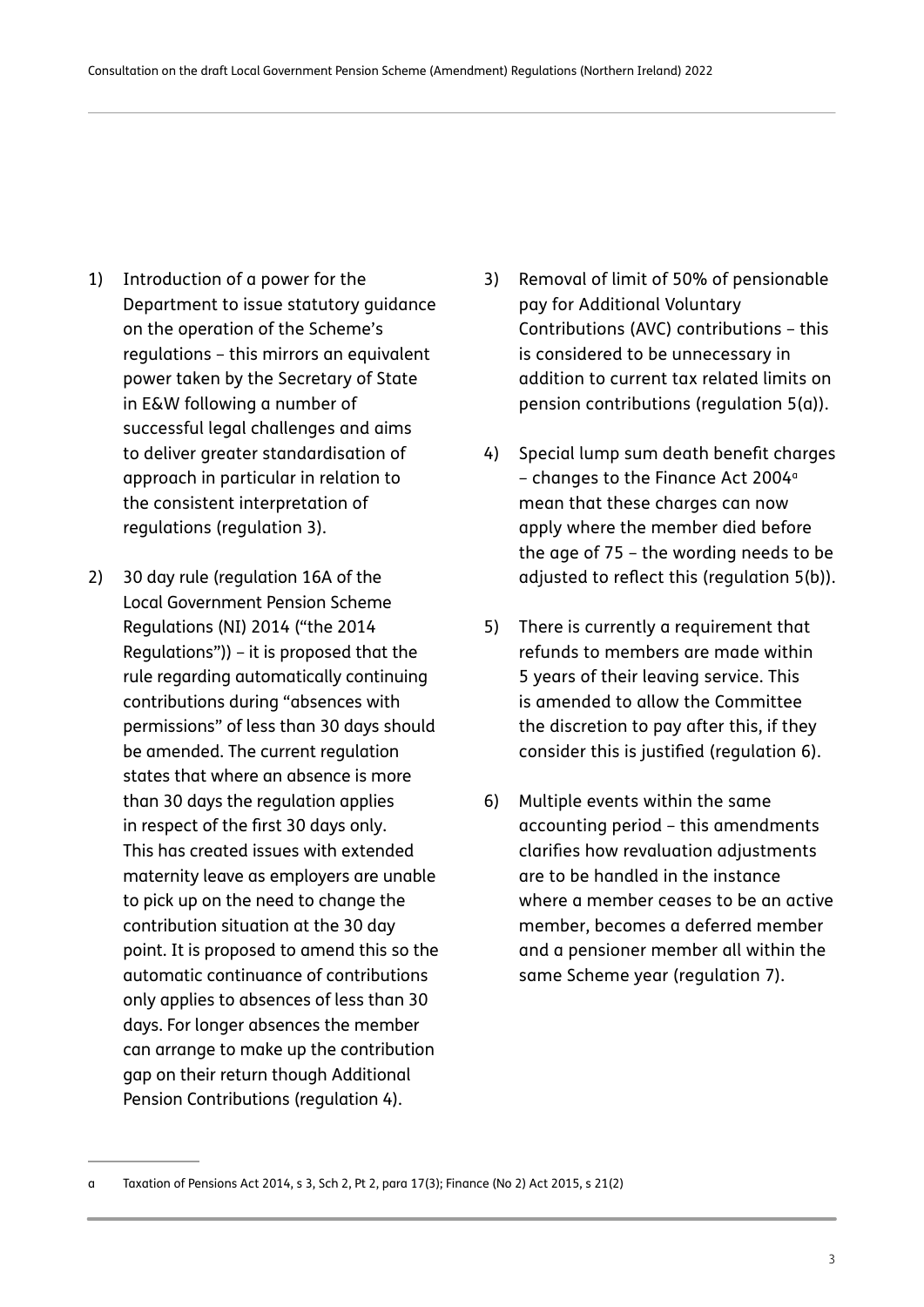- 7) Death grants previously these had only been paid if a member died before the age of 75 as, under the Finance Act 2004, such payments where the member was over 75 at death were unauthorised. This was changed by the Finance Act 2011, Schedule 16, Para 33(3)(a). This change, in conjunction with a rising normal retirement age and the removal of mandatory retirement ages mean that this limit should be removed. Pensions are paid from age 75 even if the member is still working, therefore, it is proposed to extend death grants to all over 75s on the same basis as pensioners i.e. 10 times the annual pension earned minus any payments already received. It is also proposed to make this retrospective to the start of the 2015 scheme (regulations 8, 9 and 23).
- 8) Exit certificates this amendment allows the administering authority, the Northern Ireland Local Government Officers' Superannuation Committee (NILGOSC) to issue an interim exit certificate subject to Departmental approval and conditions. This is useful in circumstances where the exit has happened rapidly eg insolvency and the financial situation is uncertain (regulation 10).
- 9) Internal dispute resolution procedure it is proposed that the time period for decisions should be extended from 2 to 4 months. The need for medical

examinations, reports, etc often make a two month deadline impossible to meet leading to multiple breach reports. The Pensions (NI) Order 1995 states that these decisions must be within a reasonable time period - the Pensions Regulator expects them to be made within four calendar months, therefore, we would propose adopting a similar period in the LGPS Regulations (regulation 11).

- 10) Forfeiture At present forfeiture can only occur where a member has committed an offence in connection with their employment for which they have been convicted and because of which the member left that employment. The nature of employment-related offences means that they are often not uncovered until after the perpetrator has left their employment for other reasons. It is therefore proposed to remove the requirement for the member to have left their employment due to the offence (regulation 12).
- 11) Definitions some minor amendments are made to definitions in Schedule 1 (interpretation) to the Local Government Pension Scheme Regulations (NI) 2014 ("the 2014 Regulations") in order to ensure clarity (regulation 13).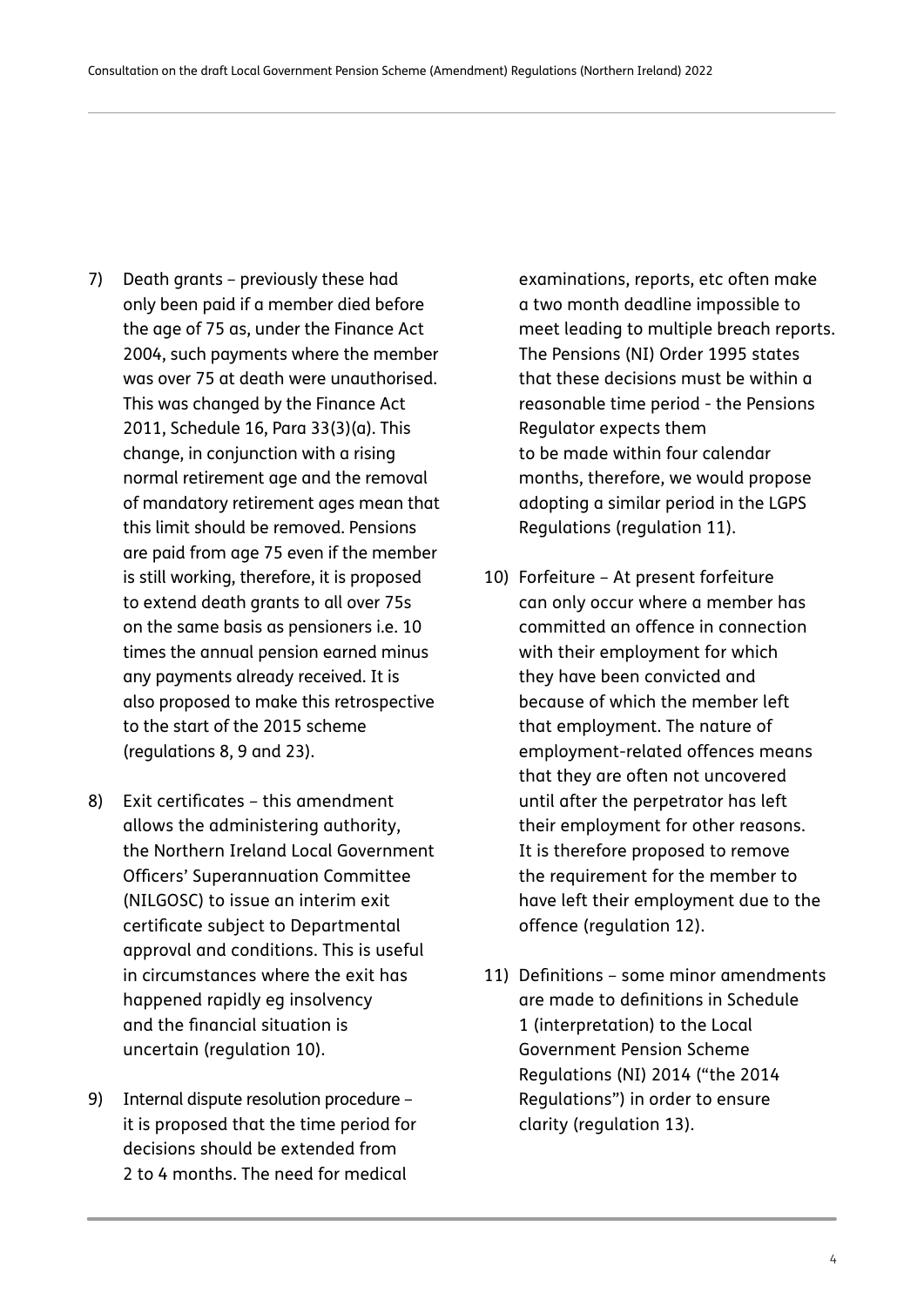- 12) Schedule 2 to the 2014 Regulations is amended to clarify that the Committee has discretion on admission. It is now consistent with regulation 5 of the 2014 Regulations (regulation 14).
- 13) References to the Regional Health and Social Care Board (HSC) are removed from Schedule 3 to the 2014 Regulations. There are no longer any HSC members in the LGPS NI and this also anticipates the planned move of HSC Board staff into the Department of Health (regulation 15).
- 14) Clarification is provided regarding the calculation of death grants for those who were only members of the previous schemes (regulation 17).
- 15) Regulations 18 and 19 covers the changes required by the Goodwin along with corrections to the terminology regarding survivor pensions/benefits and amendments to clarify contracted out service (regulations 18 and 19).
- 16) Clarification is provided regarding the application of the 85 year rule (regulation 20).
- 17) The LGPS (Benefits, Membership and Contributions) Regulations (NI) 2009 are amended to ensure that fluctuating emoluments are always averaged over a three year period when calculating final salary for pension purposes (regulation 22).

# **5. Human Rights**

5.1 The Department believes that the proposals set out in the draft Regulations are compatible with the Human Rights Act 1998.

# **6. Equality**

6.1 The Department considers that the draft Regulations do not contain proposals to change policy in a substantive way, therefore, no adverse impact on the categories of person in section 75 of the Northern Ireland Act 1998 are identified. A minor positive impact has been identified in the section 75 categories of gender (men and women generally), sexual orientation, age, marital status and persons with dependents.

### **7. Regulatory Impact Assessment**

7.1 The Department considers that the proposed amendments will not have a direct impact on businesses, charities, social economy enterprises or the voluntary sector.

# **8. Rural Proofing**

8.1 The Department considers that the proposed amendments in the draft Regulations will not have any differential impact on people living in rural areas.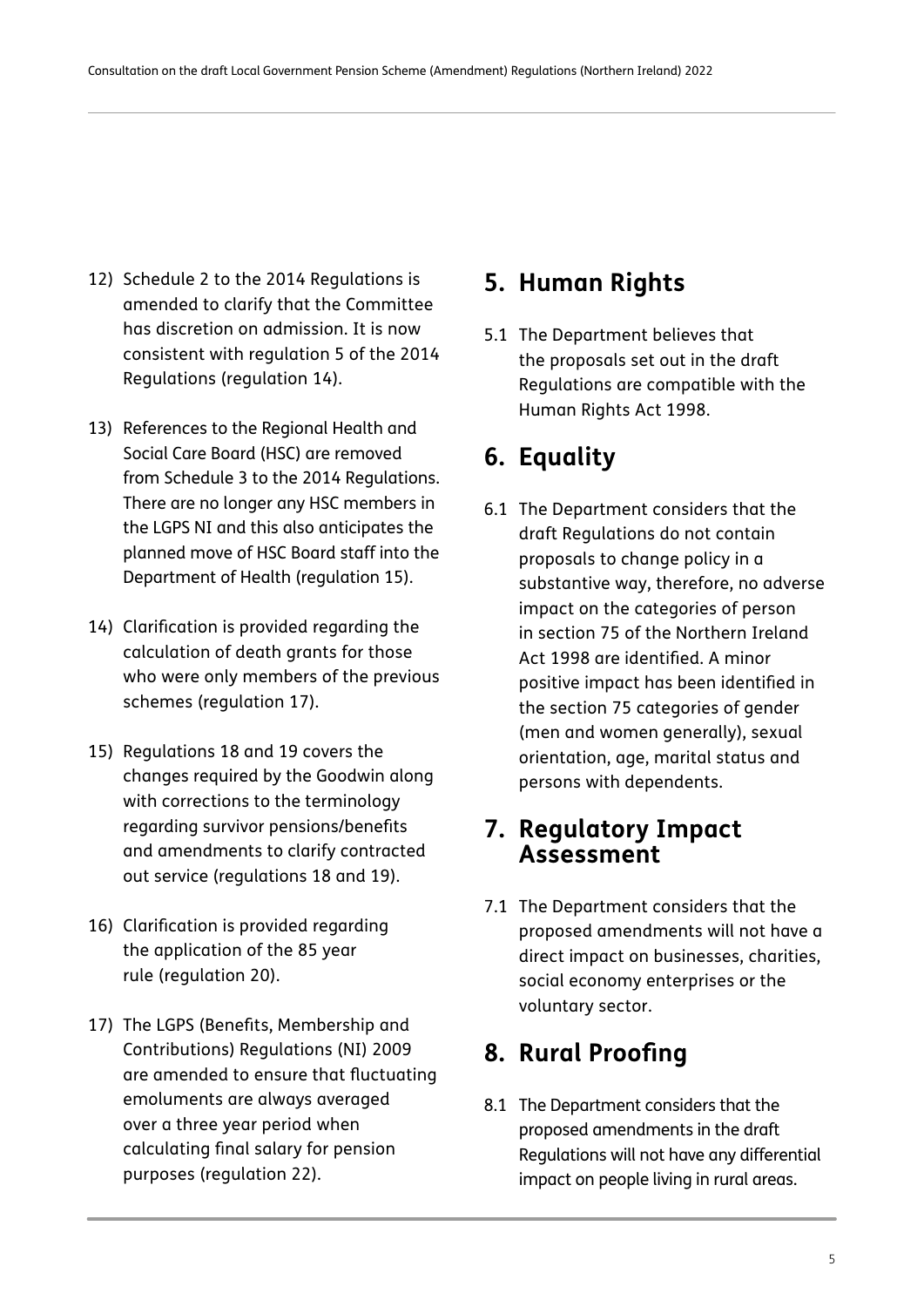### **2022 No.**

### **LOCAL GOVERNMENT**

The Local Government Pension Scheme (Amendment) Regulations (Northern Ireland) 2022

| Made                    | $ -$ |  | XX Month Year |
|-------------------------|------|--|---------------|
| Coming into operation - |      |  | XX Month Year |

The Department for Communities(**a**), with the consent of the Department of Finance(**b**), makes these Regulations in exercise of the powers conferred by sections 1 and 3 of, and Schedule 3 to, the Public Service Pensions Act (Northern Ireland) 2014(**c**), and now vested in it(**d**).

In accordance with section 21 of that Act, the Department has consulted with such persons or representatives of such persons as appear to the Department likely to be affected by these Regulations.

The retrospective provisions contained in these Regulations do not appear to the Department to have significant adverse effects in relation to the pension payable to or in respect of members of the scheme established by The Local Government Pension Scheme Regulations (Northern Ireland) 2014(**e**), or the schemes preserved by the Local Government Pension Scheme (Amendment and Transitional Provisions) Regulations (Northern Ireland) 2014(**f**), nor in any other way in relation to members of those schemes. Accordingly, the procedures set out in section 23 of that Act are not applicable in respect of these Regulations.

#### **Citation, commencement and retrospection**

**1.**—(1) These Regulations may be cited as The Local Government Pension Scheme (Amendment) Regulations (Northern Ireland) 2022 and except as provided for in paragraph (2) shall come into operation on XX Month Year.

(2) These Regulations shall come into effect as follows—

- (a) regulations 8, 9, 18(a), 18(b), 18(c)(ii) and 23 from 1st April 2015;
- (b) regulation  $18(c)(i)$ ,  $18(d)$  and  $18(e)$  from 5th December 2005.

(**b**) Formerly known as the Department of Finance and Personnel; *see* the Departments Act (Northern Ireland) 2016 c.5 (N.I.) (**c**) 2014 c.2 (N.I.)

 <sup>(</sup>**<sup>a</sup>**) Formerly known as the Department for Social Development; *see* the Departments Act (Northern Ireland) 2016 c.5 (N.I.)

<sup>(</sup>**d**) See S.R. 2016 No. 76, Article 8 of and Schedule 5 to the Departments (Transfer of Functions) Order (Northern Ireland) 2016 transferred functions to the Department for Communities which were previously exercisable by the Department of the Environment

<sup>(</sup>**e**) S.R. No. 188 as amended by S.R. 2015 No. 77, S.R. 2015 No. 162, S.R. 2016 No. 128, S.R. 2019 No. 206 and S.R 2020 No 77

<sup>(</sup>**f**) S.R. No. 189 as amended by S.R. 2015 No. 162, S.R. 2016 No. 128, S.R. 2016 No. 329, S.R. 2019 No. 206 and S.R. 2020 No. 77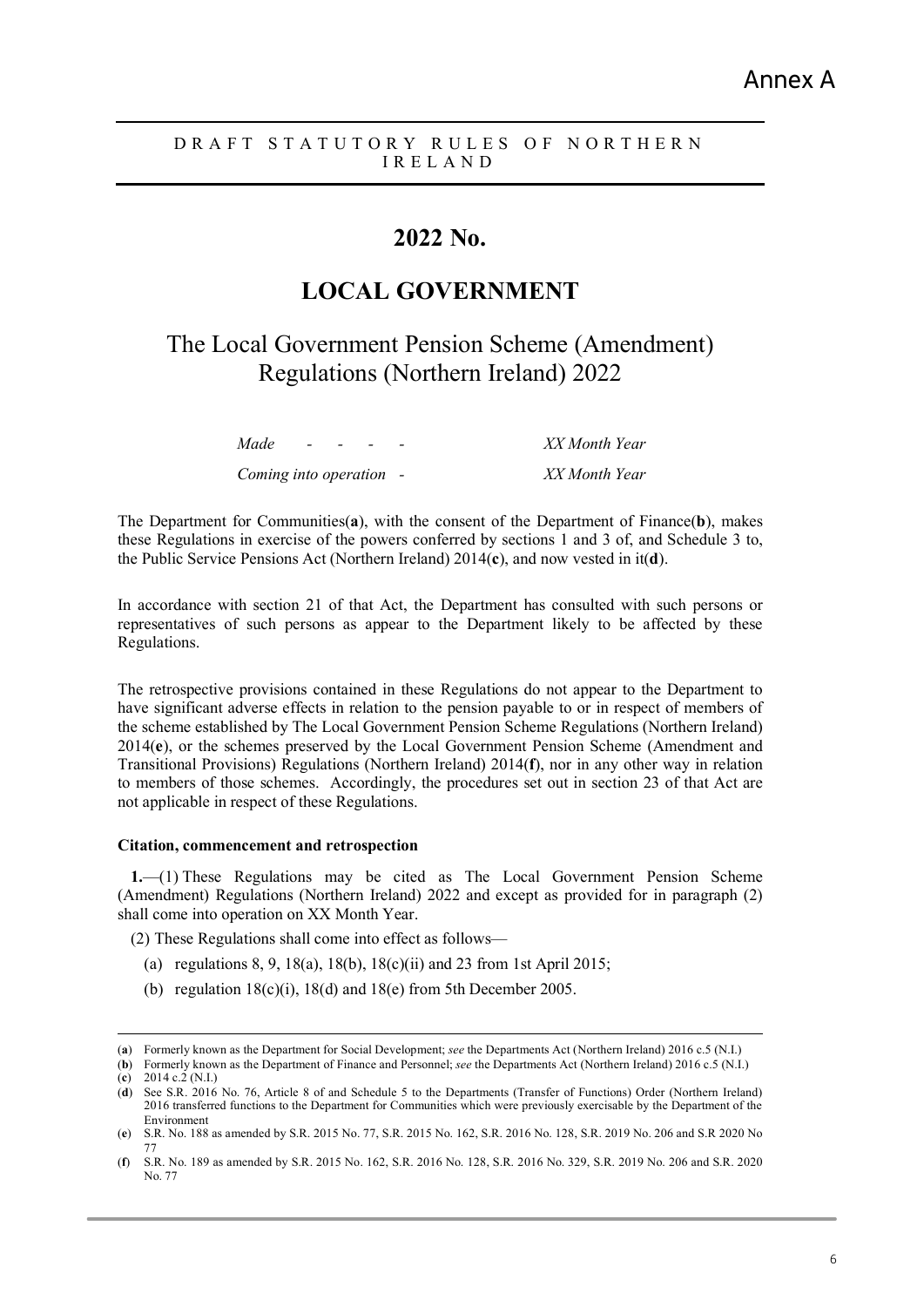#### **Amendment of the Local Government Pension Scheme Regulations (Northern Ireland) 2014**

**2.** The Local Government Pension Scheme Regulations (Northern Ireland) 2014 shall be amended in accordance with regulations 3 to 15.

**3.** In regulation 2 (introduction and interpretation) after paragraph (3) insert—

"(3A) The Department may issue guidance to the Committee on the administration and management of the Scheme.

(3B) Before preparing or revising guidance under paragraph (3A), the Department must consult such persons as appear appropriate to it.".

**4.** In regulation 16A (contributions during absences with permission) omit "; or is for a period longer than 30 consecutive days, in respect of the first 30 days of that absence only".

**5.** In regulation 19 (additional voluntary contributions)—

- (a) omit paragraph (5A); and
- (b) in paragraph (13) for "Where a member has attained the age of 75, at" substitute "At".

**6.** For regulation 20(5) (rights to return of contributions) substitute—

- "(5) The Committee shall refund contributions to a person entitled under paragraph  $(1)$ 
	- (a) when the person requests payment before the expiry of 5 years beginning with the date the person's active membership ceased;
	- (b) if no request has been made before then, the Committee may, at its discretion, make a refund of contributions on or after the expiry of 5 years beginning with the date the person's active membership ceased; or
	- (c) if a person attains the age of 75 before a request is made, on the day before attaining age 75.".

**7.** At the end of regulation 28 (retirement pension accounts: deferred members and pension credit members) insert—

"(8) If the member ceased to be an active member, became a deferred member and a pensioner member all within the same Scheme year, the balance in the member's retirement pension account at the end of the Scheme year in which the retirement pension account was opened is adjusted at the beginning of the following Scheme year by the revaluation adjustment applicable to the Scheme year in which the retirement pension account was opened, in accordance with the actuarial guidance issued by the Department.".

**8.** In regulation 40(1) (death grants: active members) omit "before attaining the age of 75".

**9.** In regulation 51(1) (death grants: pensioner members) omit "before attaining the age of 75".

**10.** In regulation 70 (special circumstances where revised actuarial valuations and certificates shall be obtained)—

(a) after paragraph (2) insert—

"(2A) The Department, subject to such conditions as it considers appropriate, may approve the issue of an interim exit certificate by the Committee under paragraph (2) to be replaced by an exit certificate at a later date.

(2B) Any payments made by an exiting employer on the basis of an interim exit certificate under paragraph (2A) does not count as an exit payment for the purposes of paragraph (9).";

- (b) in paragraph 14—
	- (i) at the end of the definition of "exiting employer" delete "and"; and
	- (ii) after the definition of "exiting employer" insert—

""interim exit certificate" means a certificate produced in accordance with paragraph  $(2A)$ : and".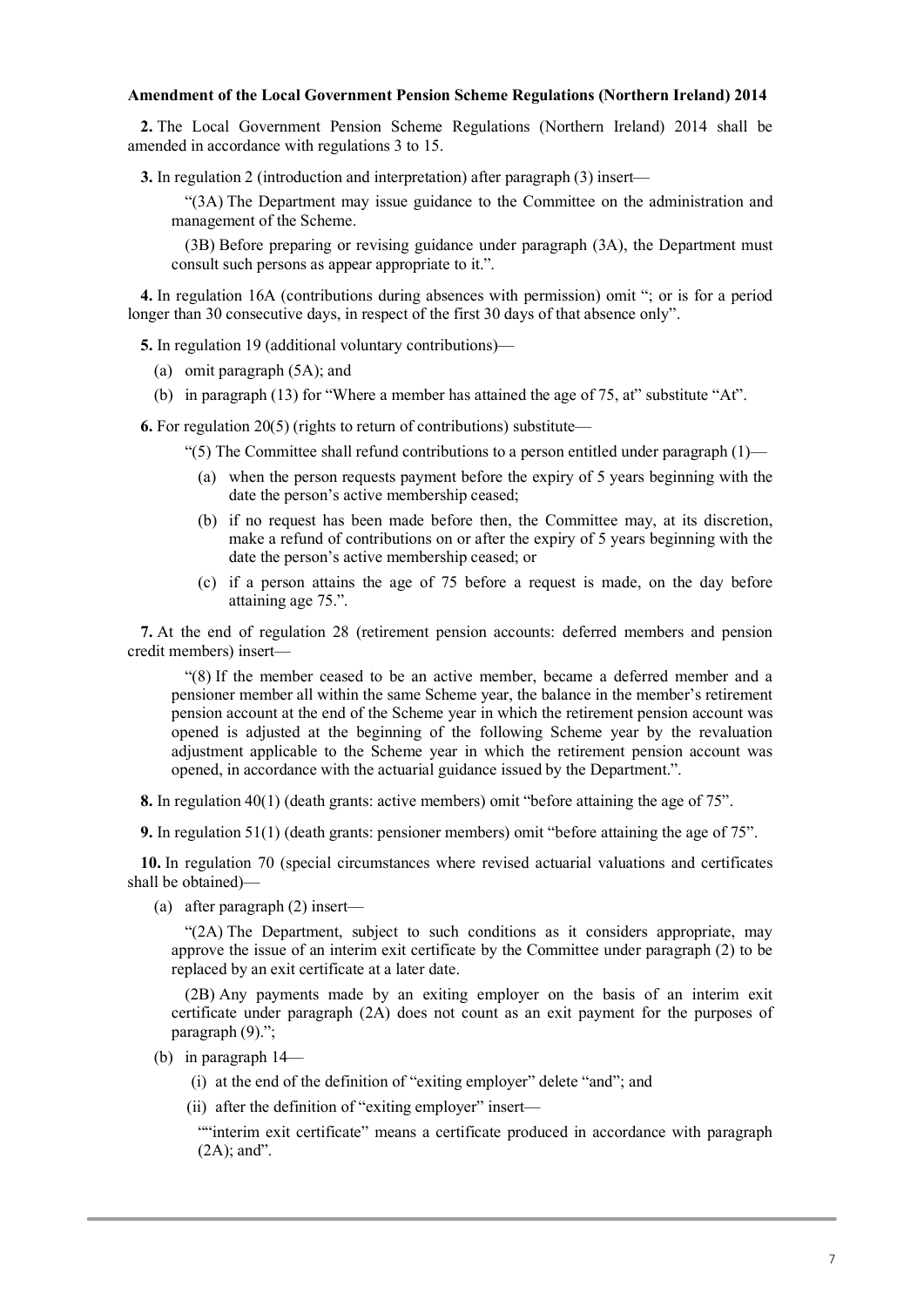**11.** In regulations 85(1) (notice of decisions by the appointed person under regulation 84) and 87(1) (notice of decisions by the Committee under regulation 86) for "two months" substitute "four months".

**12.** In regulation 102(2) (forfeiture of pension rights after conviction for employment- related offences) omit "and because of which the member left that employment".

**13.** In Schedule 1 (interpretation)—

- (a) at the end of the definition of "local government employment" insert "but excludes employment with an employer after it has ceased to be an employing authority in the Scheme;"; and
- (b) in the definition of "public service pension scheme" omit "means"; and
- (c) at the end of the definition of "survivor pension" insert "and any pension payable under the former Regulations to a survivor;".

**14.** In paragraph 8(a) of Part 1 (admission bodies) of Schedule 2 (admission agreements with admission bodies) for "shall" substitute "may".

**15.** For paragraph 13 in Part 2 (powers of the Committee) of Schedule 3 (the committee: preliminary provisions), substitute—

"**13.** The Committee may make arrangements with any employing authority, admission body, Government department or district council for the exercise of any pension function by the Committee on behalf of any employing authority, admission body, Government department or district council on such terms as may be provided for by the arrangements.".

#### **Amendment of The Local Government Pension Scheme (Amendment and Transitional Provisions) Regulations (Northern Ireland) 2014**

**16.** The Local Government Pension Scheme (Amendment and Transitional Provisions) Regulations (Northern Ireland) 2014 shall be amended in accordance with regulations 17 to 20.

**17.** For regulation 16(1) (death grants) substitute—

"**16.**—(1) Death grants in the case of a member who did not accrue any membership of the Scheme are calculated under the earlier Schemes notwithstanding the revocations effected by regulation 2 (revocation of regulations) save that regulations 32(4) and 35(4) of the Benefits Regulations, and regulation 41(7) of the 2002 Regulations shall not apply.".

**18.** In regulation 17 (survivor benefits)—

- (a) in the heading for "Survivor benefits" substitute "Survivor pension";
- (b) in paragraph  $(1)$ 
	- (i) for "Survivor pensions" substitute "Except where regulation 9A(4) (aggregation adjustments etc.) applies, survivor pension"; and
	- (ii) for "are" substitute "is".
- (c) in paragraph  $(2)$ 
	- (i) for "paragraphs (5) to (9)" substitute "paragraphs (5) to  $(8)$ "; and
	- (ii) in sub-paragraph (a) for "benefit" substitute "pension".
- (d) in paragraph (4) for "paragraphs (5) to (9)" substitute "paragraphs (5) to (8)";
- (e) for paragraphs  $(5)$  to  $(10)$  substitute—

"(5) For the purposes of calculating eligibility of a person to survivor pension under the 2009 Scheme and the other earlier Schemes,

3

(a) the definition of "eligible child" contained in Schedule 1 (interpretation) to the 2014 Regulations is substituted for the definition contained in regulation 26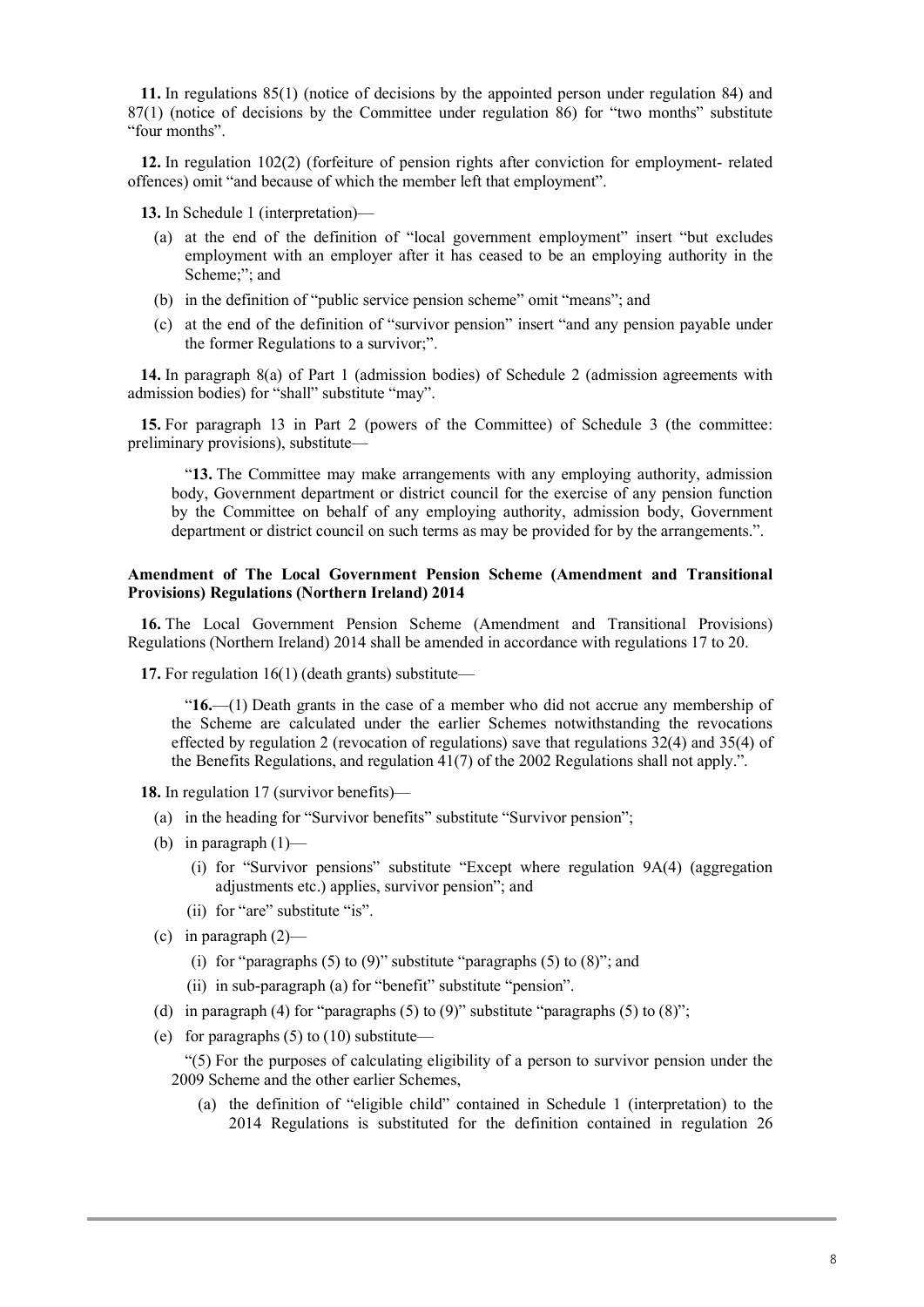(meaning of "eligible child") of the Benefits Regulations and the corresponding provisions in the former regulations;

- (b) any calculation of the survivor pension payable under the former regulations to a person who is the surviving civil partner of a member is on the basis that the survivor is a surviving spouse; and
- (c) in the calculation of any survivor pension under the former regulations any reference to contracted out membership is to be read as including contracted in membership.

(6) Any calculation of any survivor pension payable under the former regulations in respect of a surviving cohabiting partner, is only to take account of membership accrued by that member after 5th April 1988.

(7) Any calculation of any survivor pension payable under the former regulations in respect of surviving civil partner or spouse of a member who enters into a civil partnership or marriage after leaving active membership and dies—

- (a) is only to take account of membership accrued by that member after 5th April 1978; and
- (b) where that member has made an inward transfer to the Scheme after 5th April 1988 in relation to which the member is entitled to reckon a period of service or, as the case may be, count a period of membership under the former regulations, that period of service or membership shall be regarded as a period of service or membership after 5th April 1978, notwithstanding the following provisions and without limiting the effect of those provisions in relation to any other matter-
	- (i) regulations K14 (inward transfers) and K15 (right to count service) of the 2000 Regulations;
	- (ii) regulations 124 (inward transfers of pension rights) and 125 (right to count credited period) of the 2002 Regulations;
	- (iii) regulations 79 (inward transfer of pension rights) and 80 (right to count credited period) of the Administration Regulations; and
	- (iv) regulation 9 (transfers).

(8) Despite paragraph (5)(b), for the purposes of paragraphs (6) and (7), membership includes—

- (a) relevant additional membership that would have counted as membership for the purposes of regulations 44 and 44A of the 2002 Regulations (reduction of some surviving spouses' and civil partners' pensions);
- (b) membership that would have counted under regulation F3, F4 or F5 (spouse pensions in certain cases) of the 2000 Regulations by virtue of regulation F6 (postretirement marriages)) of those Regulations; and
- (c) any membership purchased under regulation 14A of the Benefits Regulations (elections to pay additional contributions: survivor benefits).".

**19.** In Schedule 1 (interpretation) at the end of the definition of "survivor pension" insert "and any pension payable under the former regulations to a survivor;".

**20.** In Schedule 3 (the 85 year rule: transitional provisions and savings) at the end of paragraph 1(3)(a) insert "or regulation 33(4) (other early leavers: deferred retirement benefits and elections for early payment) of the 2002 Regulations".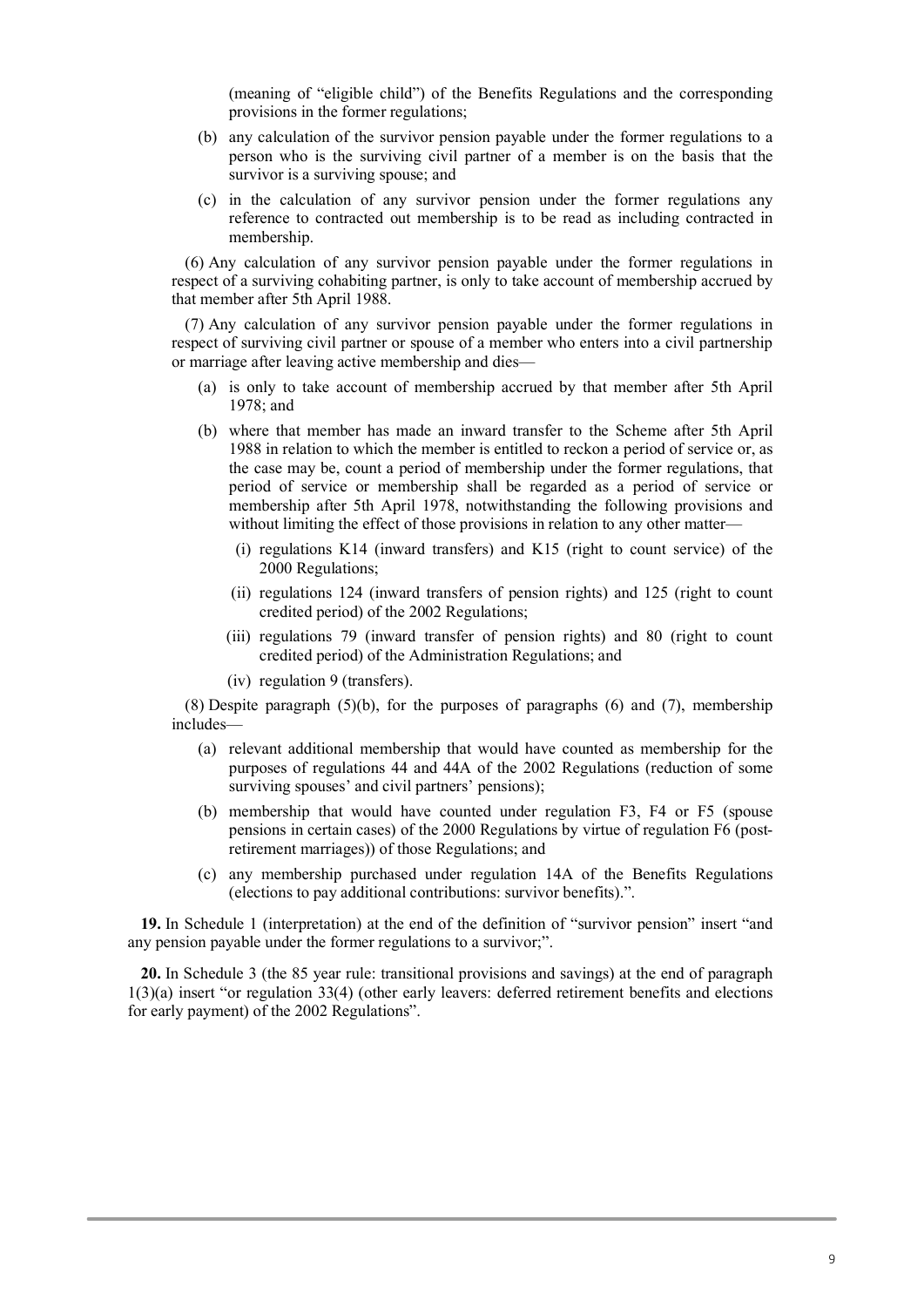#### **Amendment of The Local Government Pension Scheme (Benefits, Membership and Contributions) Regulations (Northern Ireland) 2009**

**21.** The Local Government Pension Scheme (Benefits, Membership and Contributions) Regulations (Northern Ireland) 2009(**a**) shall be amended in accordance with regulations 22 and 23.

**22.** Omit regulation 11(3) (final pay: fluctuating emoluments).

**23.** In regulation 35(1) (death grants: pensioner members) omit "before his 75th birthday".

#### **Revocation**

**24.** Regulation 29(a) of The Local Government Pension Scheme (Amendment) Regulations (Northern Ireland) 2016(**b**) is revoked with effect from 1st April 2015.

The Department of Finance consents to the making of these Regulations

Sealed with the Official Seal of the Department of Finance on XX Month 2022

*Name* A senior officer of the Department of Finance

Sealed with the Official Seal of the Department for Communities on XX Month 2022

*Anthony Carleton* A senior officer of the Department for Communities

(**<sup>a</sup>**) S.R. 2009 No. 32; relevant amendments are S.R. 2010 No. 410, S.R. 2014 No. 189 and S.R. 2019 No. 206

(**b**) S.R. 2016 No. 128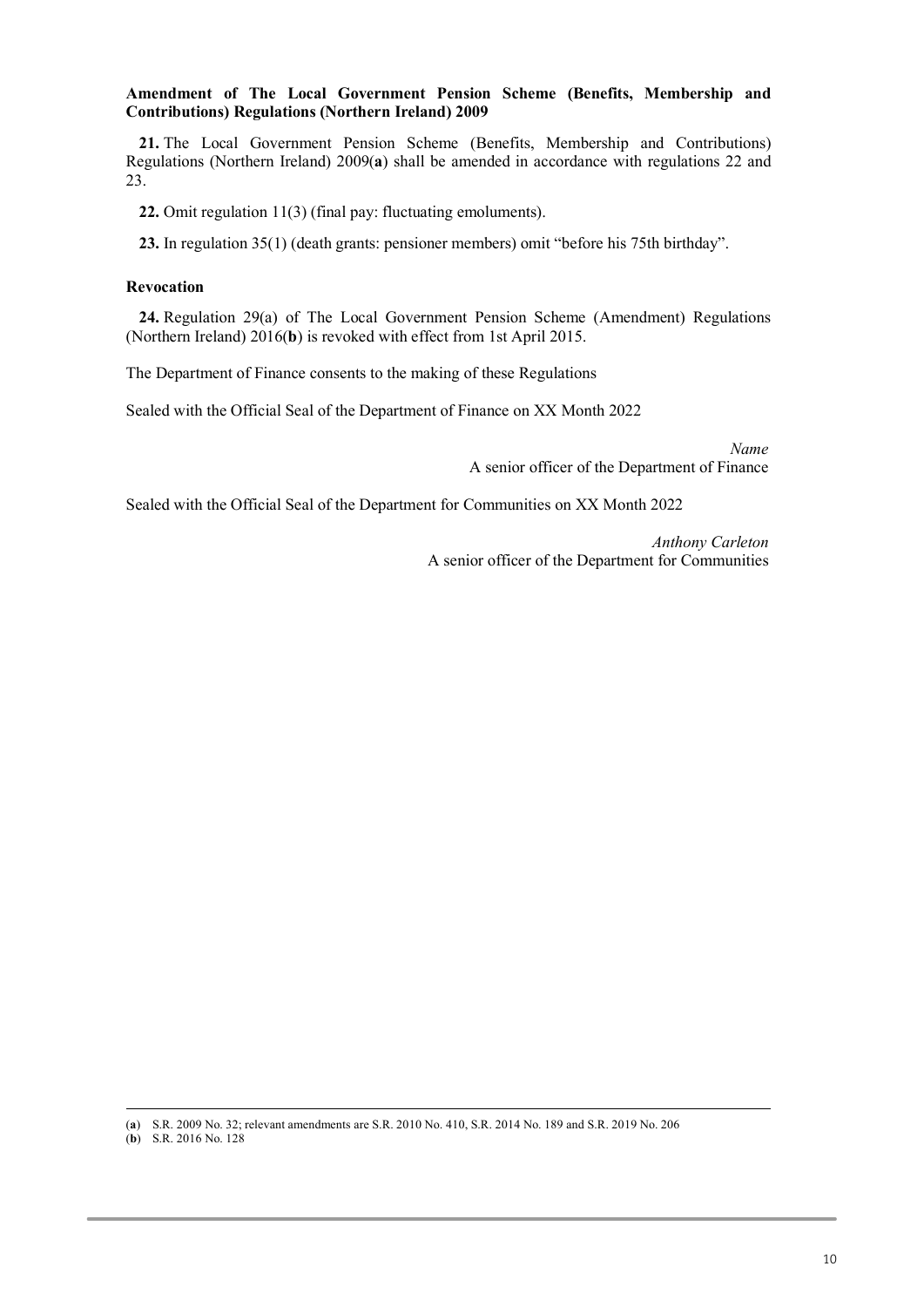### **EXPLANATORY NOTE**

#### *(This note is not part of the Regulations)*

These regulations make minor technical amendments to the following Regulations –

The Local Government Pension Scheme Regulations (Northern Ireland) 2014;

The Local Government Pension Scheme (Amendment and Transitional Provisions) Regulations (Northern Ireland) 2014;

The Local Government Pension Scheme (Benefits, Membership and Contributions) Regulations (Northern Ireland) 2009; and

The Local Government Pension Scheme (Amendment) Regulations (Northern Ireland) 2016.

Regulation 2 introduces amendments to The Local Government Pension Scheme Regulations (Northern Ireland) 2014.

Regulation 3 enables the Department to issue guidance to the administering authority on the administration and management of the Scheme.

Regulation 4 clarifies when contributions should be made during absences with permission (the 30 day rule).

Regulation 5 removes the 50% limit of pensionable pay limit on contributions to additional voluntary contributions and it also brings these regulations into line with section 206 of Finance Act 2004 in relation to defined benefit lump sum death grant by deleting "Where the member has attained the age of 75" from regulation 19(13) (additional voluntary contributions).

Regulation 6 amends regulation 20(5) (rights to return of contributions) to give the Committee the discretion to refund contributions outside of the five year limit.

Regulation 7 amends regulation 28 (retirement pension accounts: deferred members and pension credit members) to clarify the administrative arrangements required where a member ceased to be an active member, became a deferred member and a pensioner member all within the same Scheme year.

Regulations 8, 9 and 23 remove the age qualification from the criteria for the award of death grants.

Regulation 10 amends regulation 70 (special circumstances where revised actuarial valuations and certificates shall be obtained) to give the Department the power, subject to such conditions as it considers appropriate, to approve the issue of an exit certificate by the Committee on an interim basis.

Regulation 11 amends regulations 85 and 87 to extend the period within which a decision must be issued from 2 months to  $\overline{4}$  months.

Regulation 12 amends regulation 102(2) (forfeiture of pension rights after conviction for employment- related offences) to clarify the definition of a relevant offence. Where a member is convicted of a relevant offence, an employing authority may apply to a Minister of the Crown who may issue a forfeiture certificate.

Regulation 13 amends the definitions of "local government employment", "public service pension scheme" and "survivor pension" in Schedule 1 (interpretation).

Regulation 14 makes a minor amendment to Part 1 (admission bodies) of Schedule 2 (admission agreements with admission bodies).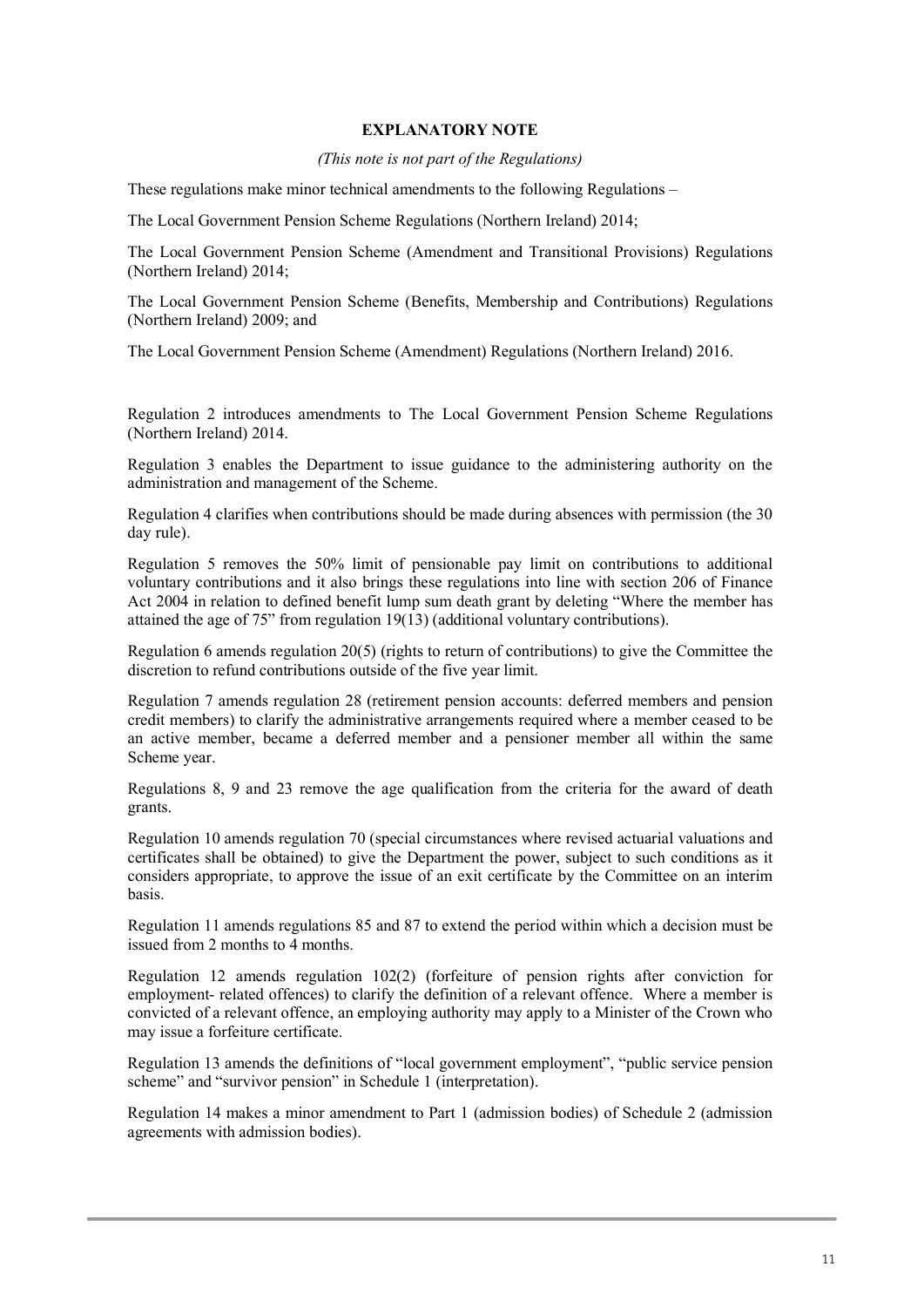Regulation 15 substitutes paragraph 13 in Part 2 (powers of the Committee) of Schedule 3 (the committee: preliminary provisions) to remove the obsolete reference to Regional Health and Social Care Board.

Regulation 16 introduces amendments to the Local Government Pension Scheme (Amendment and Transitional Provisions) Regulations (Northern Ireland) 2014.

Regulation 17 amends regulation 16 (death grants) to remove the 2 year limit within which a death grant had to be paid in order to be considered an authorised payment where the member's eligibility for a death grant accrued under the earlier schemes.

Regulation 18 amends regulation 17 (survivor benefits) to bring members' eligibility to survivor pensions in to line with recent court judgments to ensure that all survivors' pensions of post retirement marriages and civil partnerships are calculated on the same basis.

Regulation 19 clarifies the definition of "survivor pension" to ensure it includes any survivor pension payable under the former Regulations.

Regulation 20 clarifies the criteria for eligibility for the 85 year rule.

Regulation 21 introduces amendments to the Local Government Pension Scheme (Benefits, Membership and Contributions) Regulations (Northern Ireland) 2009.

7

Regulation 22 amends regulation 11 to clarify the calculation of fluctuating emoluments.

Regulation 24 revokes an earlier amendment.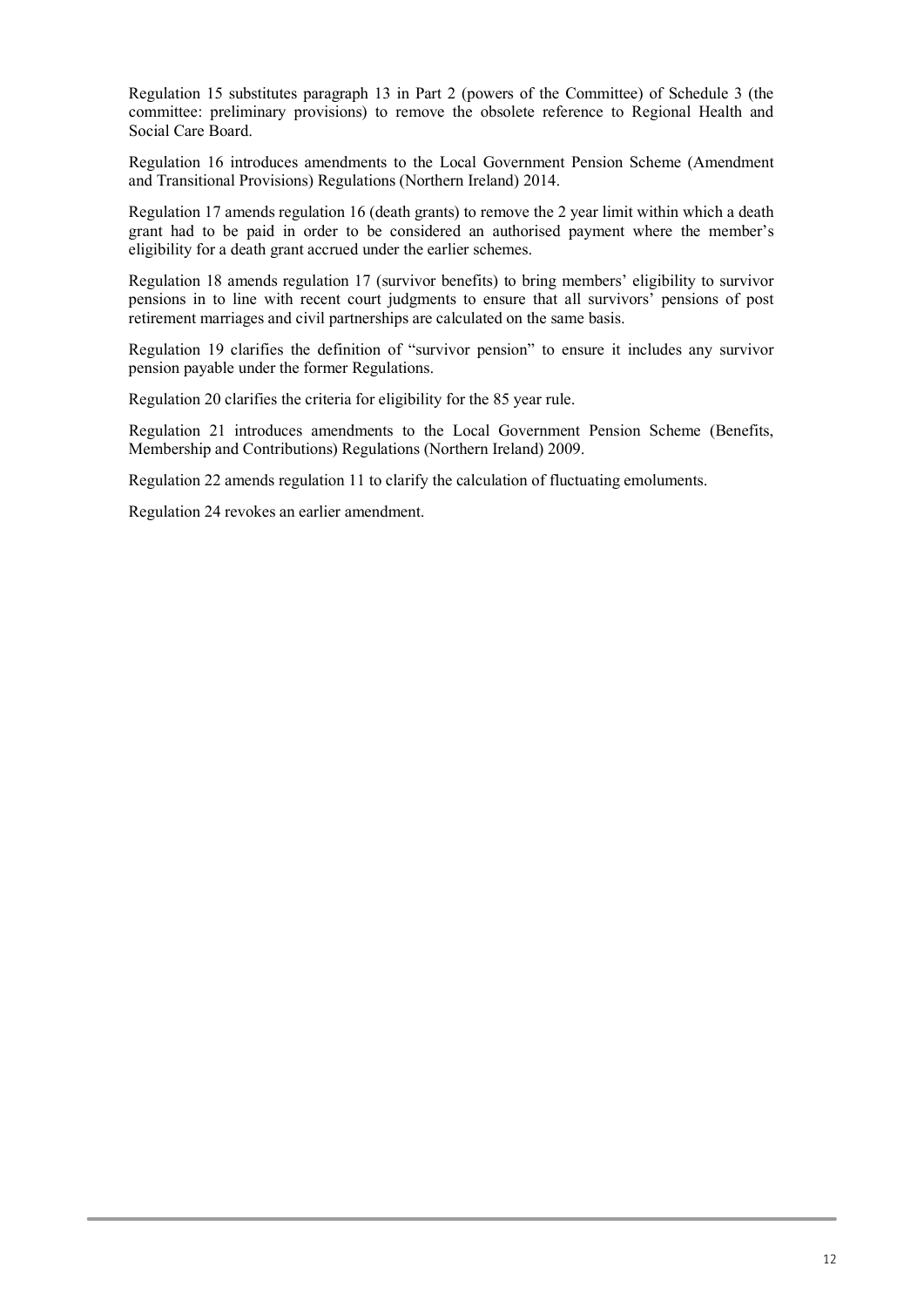|     | <b>List of Consultees</b>                                                                                   |
|-----|-------------------------------------------------------------------------------------------------------------|
| 1.  | All Members of the Northern Ireland Legislative Assembly                                                    |
| 2.  | All Northern Ireland political parties and MPs                                                              |
| 3.  | All Northern Ireland District Councils                                                                      |
| 4.  | The Chief Executive of the Education Authority                                                              |
| 5.  | The Chief Executive of the Northern Ireland Housing Executive                                               |
| 6.  | The Chief Executive of Translink                                                                            |
| 7.  | Employing Authorities contributing to the LGPS (NI)                                                         |
| 8.  | Northern Ireland Local Government Association                                                               |
| 9.  | National Association of Councillors (Northern Ireland Region)                                               |
| 10. | Northern Ireland Local Government Officers' Superannuation Committee                                        |
| 11. | Northern Ireland Committee of the Irish Congress of Trade Unions                                            |
| 12. | Northern Ireland Public Service Alliance                                                                    |
| 13. | Unite                                                                                                       |
| 14. | <b>GMB</b>                                                                                                  |
| 15. | Unison                                                                                                      |
| 16. | Various representative groups and bodies                                                                    |
| 17. | Equality Commission for Northern Ireland                                                                    |
| 18. | SOLACE NI (the Irish Branch of the Society of Local Authority Chief Executives and<br>Senior Managers (UK). |